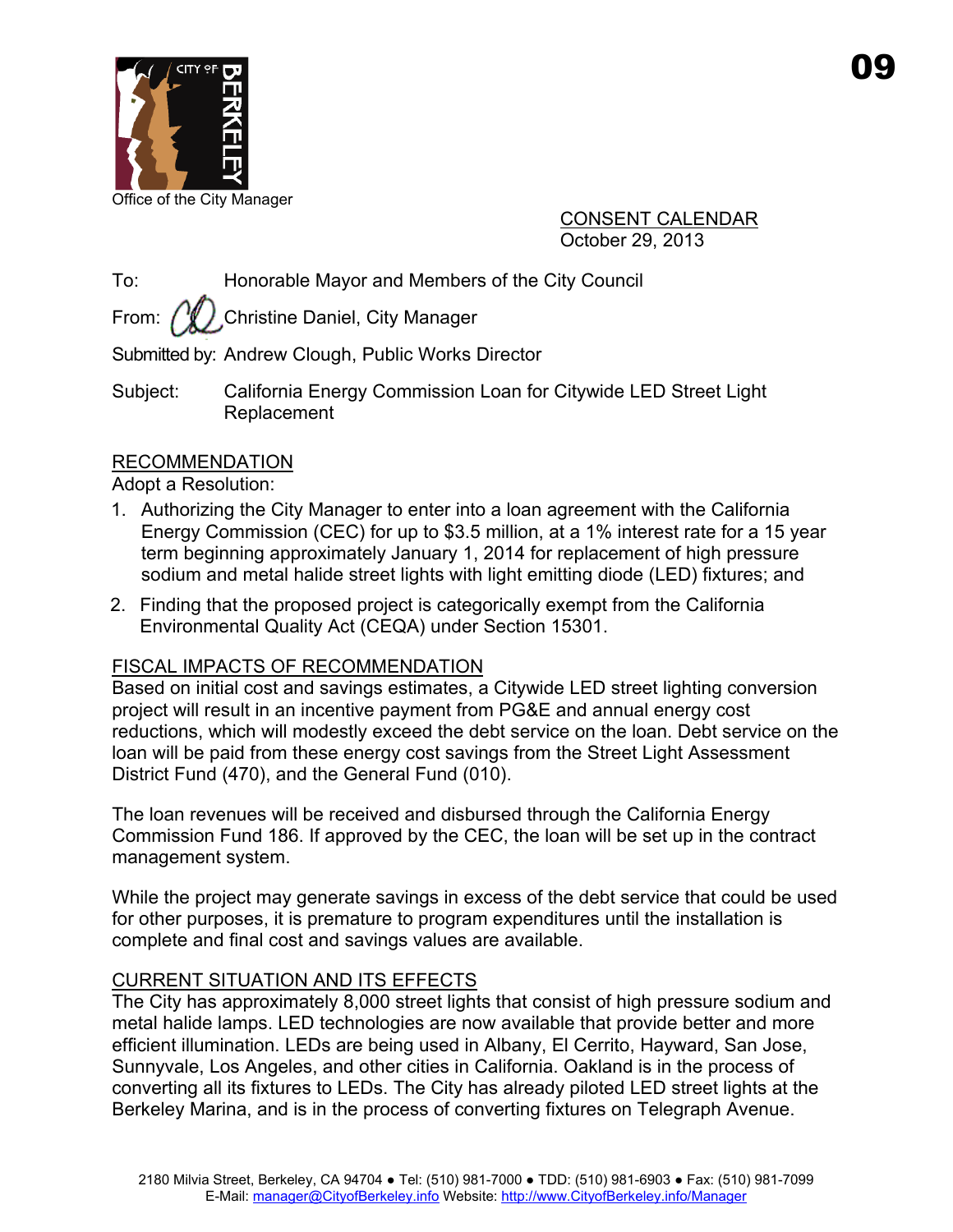An initial analysis for conversion of all existing street lights estimates the cost at \$3.5 million, and shows project costs could be financed by a combination of PG&E incentives and a CEC 1% 15-year loan for \$3.5 million. In addition, energy savings may produce a modest positive cash flow (savings may exceed debt service) beginning in the first year after full implementation of the project.

CEC loan program funds are currently available: reservations are on a first-come-firstserve basis and must be secured by a Council resolution. CEC loans are capped at \$3 million, but exceptions may be granted case-by-case. Staff is seeking authority for a loan of up to \$3.5 million to cover contingencies, pending the cap on the amount being approved by the CEC. The loan also requires a finding of compliance with the California Environmental Quality Act.

PG&E incentives are contingent upon project completion by the end of calendar year 2014. Staff plans to release a competitive solicitation for the conversion this December.

#### BACKGROUND

LED fixtures are a proven alternative to high pressure sodium and metal halide street lighting. LEDs are more efficient than existing lamps, have much longer life spans, and produce higher quality light that renders truer colors.

Cost savings: The City spends over \$600,000 for electricity to power our street lights. Due to its higher efficiency an LED conversion could reduce costs by over 50%.

Environmental impact: Energy from street lights accounts for over 1,000 metric tons of carbon dioxide emissions annually, or approximately 13% of municipal emissions from all sources -- utility energy, transportation fuels and land filled waste. An LED conversion could reduce emissions from street light energy by 50%, accounting for an estimated 6.5% reduction in overall municipal emissions.

Staff has determined that the project is categorically exempt from the California Environmental Quality Act (CEQA) under Section 15301 (existing facilities) because there is no expansion of service, light levels will remain relatively consistent, and there is no change in the number or location of the light fixtures. A notice of exemption will be filed upon Council approval.

## RATIONALE FOR RECOMMENDATION

A street lighting conversion can reduce City operating expenses, improve lighting quality, and reduce greenhouse gas emissions.

The CEC 1% loan is considerably less costly than other currently available financing sources.

## ALTERNATIVE ACTIONS CONSIDERED

The City could choose not to apply for the CEC loan, and seek other forms of financing at higher interest rates.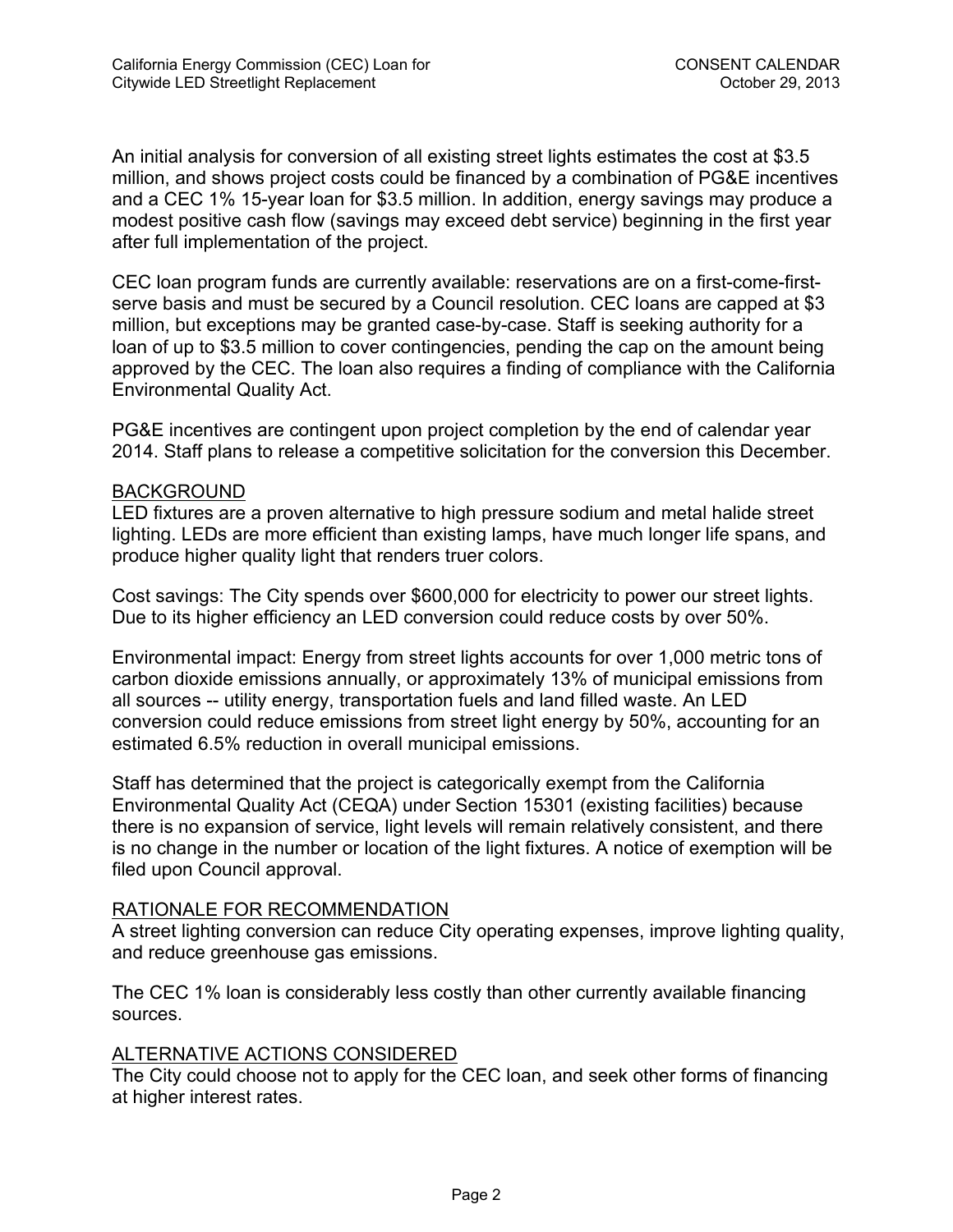## <u>CONTACT PERSON</u>

Phil Harrington, Deputy Director, Public Works, 981-6661 Billi Romain, Sustainability Coordinator, Planning & Development, 981-7432

Attachments:

- 1: Resolution
- 2: CEQA Categorical Exemption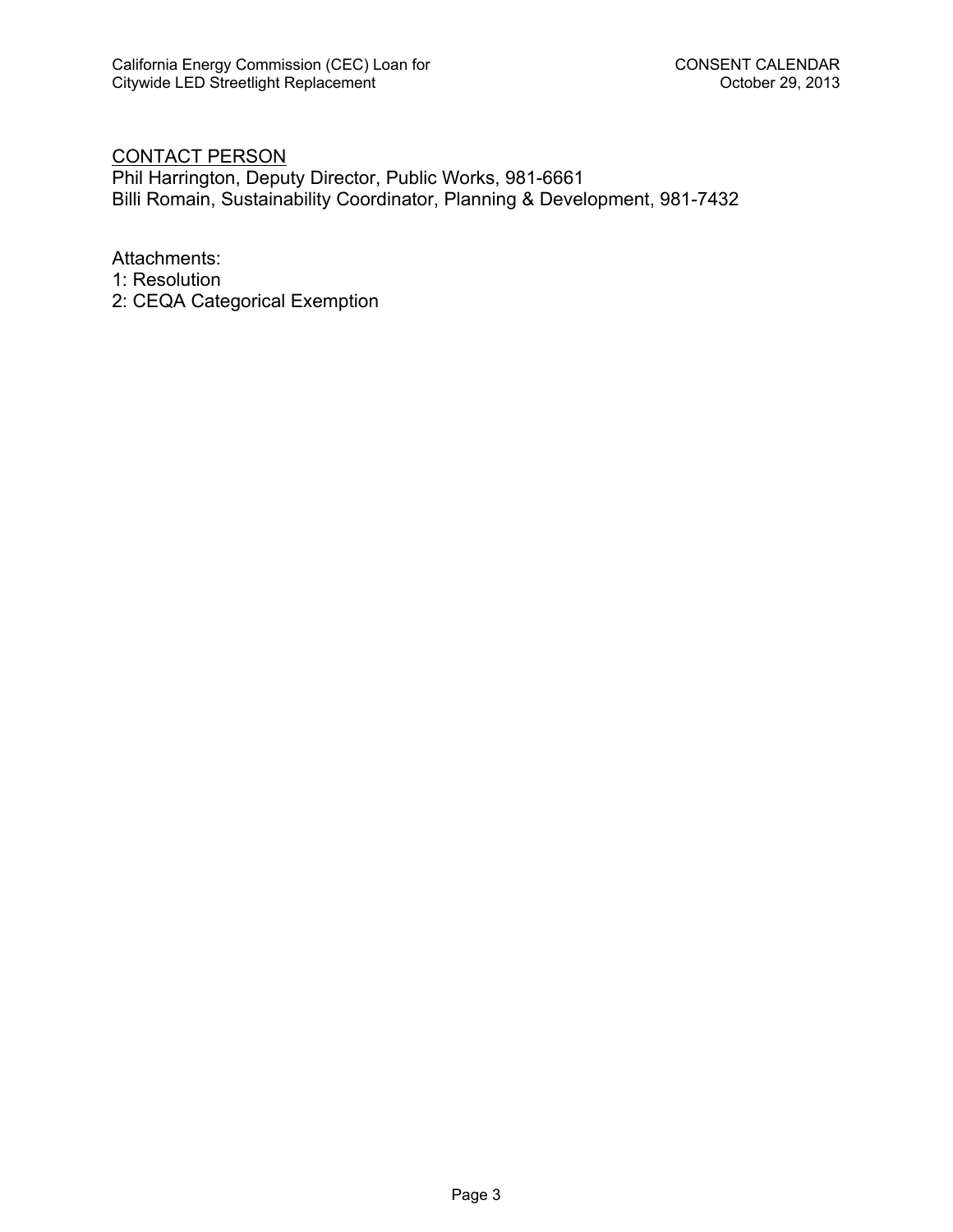#### RESOLUTION NO. ##,###-N.S.

#### APPLICATION FOR CALIFORNIA ENERGY COMMISSION ENERGY PARTNERSHIP PROGRAM TECHNICAL ASSISTANCE GRANT

WHEREAS, the City adopted the Climate Action Plan, which establishes a goal of reducing carbon dioxide emissions by 33% between 2000 and 2020, and light emitting diode technology (LED) can reduce the City's municipal carbon dioxide emissions by approximately 6.5%; and

WHEREAS, PG&E has financial incentives for projects installed by December 31, 2014 which, along with energy savings for such a project could fully offset the cost to service a 15-year loan; and

WHEREAS, the California Energy Commission provides loans to schools, hospitals, local governments, special districts, and public care institutions to finance energy efficiency improvements.

NOW THEREFORE, BE IT RESOLVED by the Council of the City of Berkeley that the City Manager is authorized to apply for a loan of up to \$3.5 million from the California Energy Commission to implement an energy efficient street lighting conversion project.

BE IT FURTHER RESOLVED that in compliance with the California Environmental Quality Act (CEQA), the Berkeley City Council finds that the activity funded by the loan is categorically exempt under Section 15301 (existing facilities) because there is no expansion of service, light levels will remain relatively consistent and there is no change in the number or location of the light fixtures.

BE IT FURTHE RESOLVED that if recommended for funding by the California Energy Commission, the City Manager is authorized to accept a loan for up to \$3.5 million.

BE IT FURTHE RESOLVED that the amount of the loan will be paid in full, plus interest, under the terms and conditions of the Loan Agreement, Promissory Note and Tax Certificate of the California Energy Commission.

BE IT FURTHER RESOLVED that the City Manager is authorized to execute all necessary documents to implement and carry out the purpose of this resolution.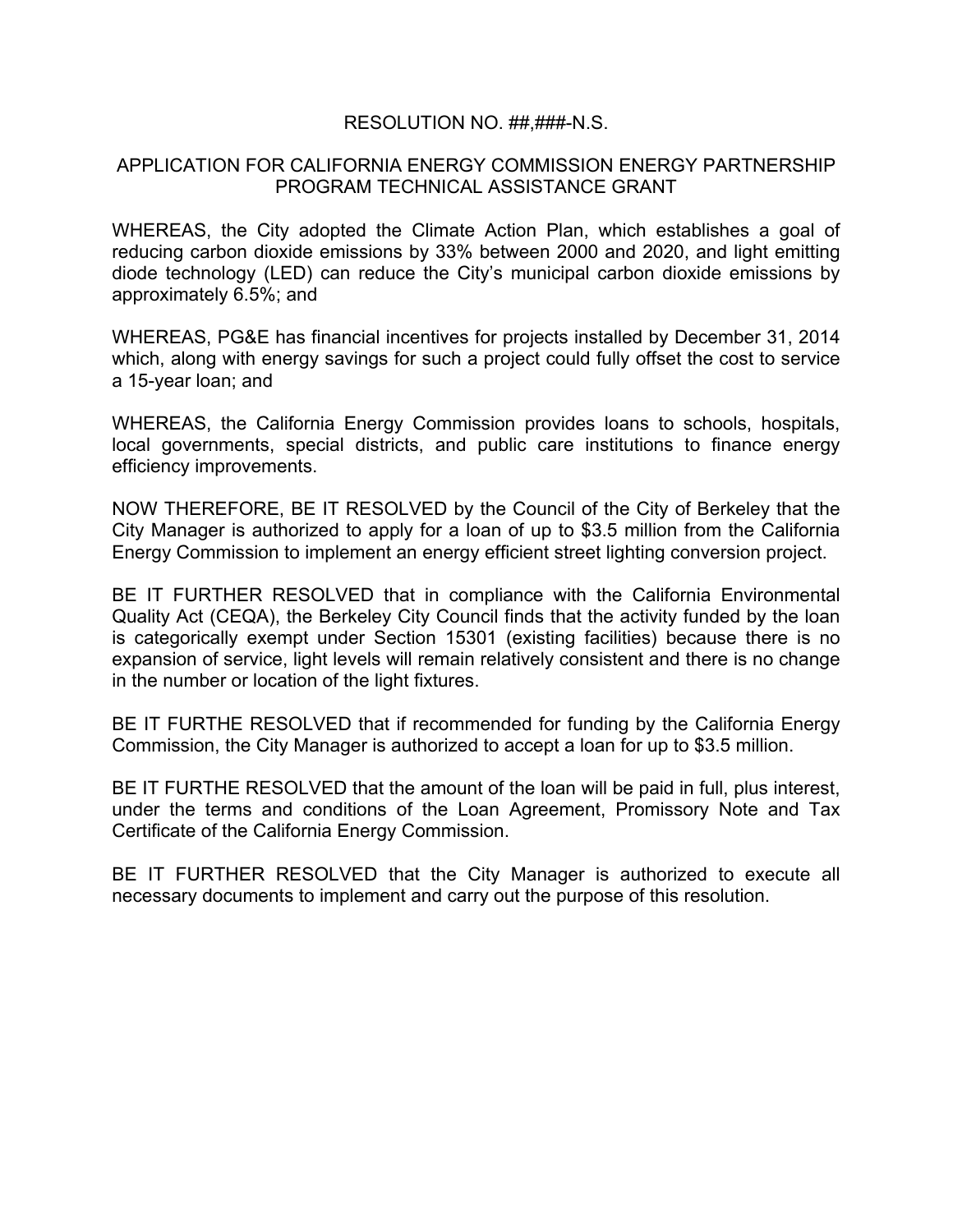#### Notice of Exemption

To: Office of Planning and Research From: City of Berkeley Sacramento, CA 95812-3044 2180 Milvia Street

> County Clerk—Recorder County of Alameda 1106 Madison Street Oakland, CA 94607

Project Title:

Berkeley City-wide: Energy-Efficient Street Lighting Upgrade

Project Location: City of Berkeley Street lights citywide City of Berkeley, County of Alameda

#### Nature, Purpose and Beneficiaries of Project:

This project will replace high-pressure sodium (HPS) street lights with light-emitting diode (LED) street lights on all public streets and pathways. The new fixtures will be mounted on the existing light poles. Approximately 7,600 high pressure sodium and metal halide fixtures will be replaced with an equal number of LED fixtures. All LED fixtures will be Generation D with a correlated color temperature (CCT) of 4300 degrees Kelvin and are "Dark Sky-Friendly" according to the international Dark Sky Association (IDA) (http://www.darksky.org/).

The lower wattage is expected to reduce energy consumption by over two million kWh annually and reduce carbon dioxide emissions by over 500 metric tons annually through avoided generation requirements.

In addition to lower energy consumption, LED street lights provide more directional light, reducing light trespass to surrounding areas and the night sky. Due to improved distribution, the light intensity directly beneath the fixtures will be significantly lower than it is under the HPS fixtures.

The purpose of the project is to use newer lighting technology to improve the efficiency and efficacy of existing streetlight fixtures. The benefits include less greenhouse gas emissions, lower taxpayer expenditures and better quality of light.

Name of Public Agency Approving Project: City of Berkeley

Name of Person or Agency Carrying Out Project: City of Berkeley, Department of Public Works Lorin Jensen, Supervising Civil Engineer

Exempt Status: Categorical Exemption: Class 1, Section 15301. Existing Facilities

#### Reasons why project is exempt:

This project is exempt because it is a minor alteration of an existing public facility involving no expansion of use. The project will replace a total of approximately 7,600 high-pressure sodium light and metal halide fixtures with an equal number of LED fixtures. The new fixtures will be installed on the existing light poles in their current locations. There is no expansion of service, light levels will remain relatively consistent and there is no change in the number or location of the light fixtures.

PO Box 3044, Room 212 Department of Public Works Berkeley, CA 94704